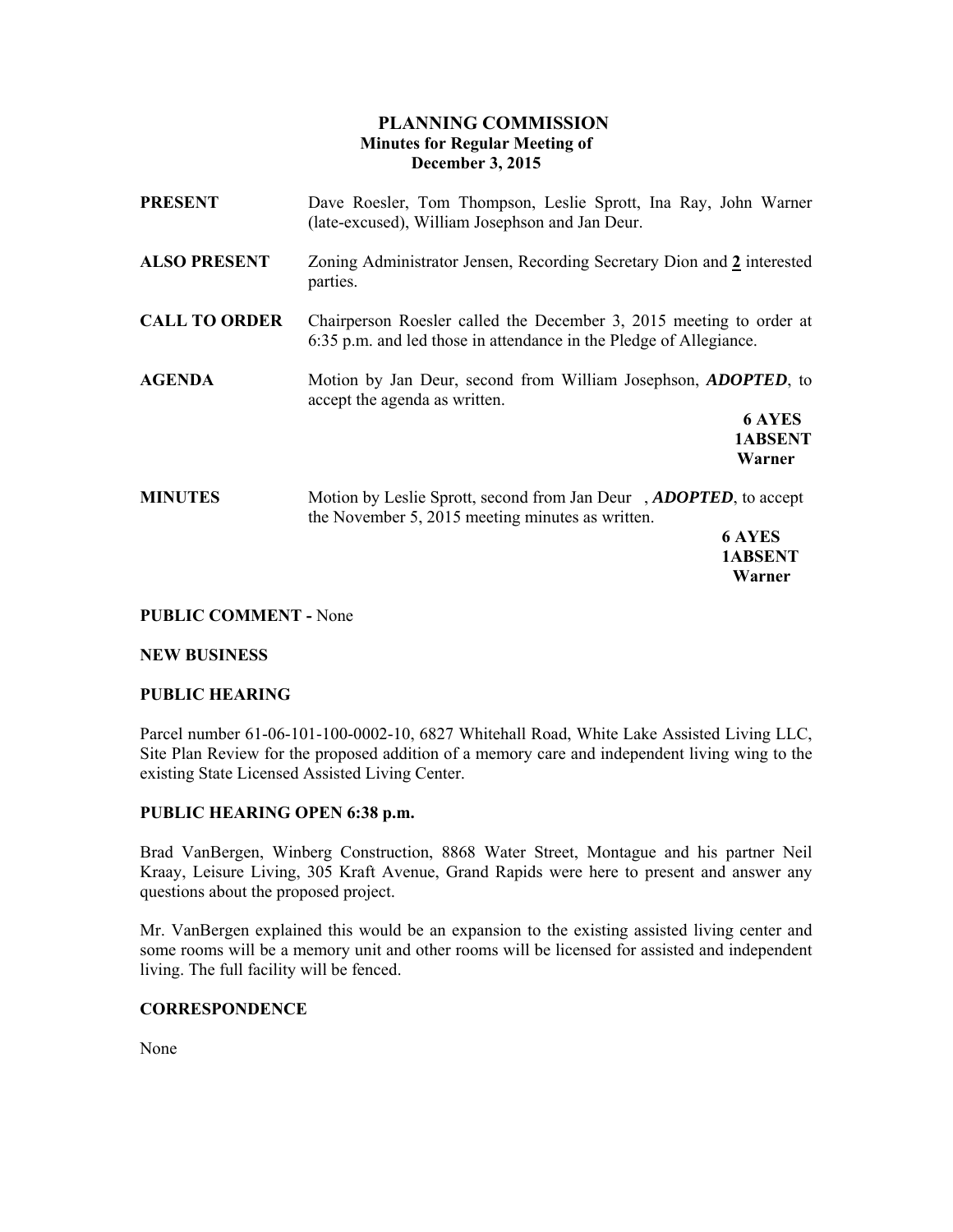The following are questions asked by the Commissioners and responses given by Mr. VanBergen.

Will the existing dumpster need to be moved? Mr. VanBergen answered that yes it would and it is on a temporary pad, it will be moved to another location.

Commissioner John Warner arrived 6:45 p.m.

What about Septic? Mr. VanBergen answered that they are tied into the County Sewer.

It was asked if it would be possible to add additional screening on the west side around the proposed cul-de-sac. Mr. VanBergen answered no because the service road to the well house continues past the proposed cul-de-sac, the cul-de-sac will only be used for emergency purposes not everyday use.

What kind of exterior lighting is proposed? Mr. VanBergen answered all lighting will be LED and pointing down.

Are the existing assisted living rooms full? Mr. VanBergen answered that yes they are, they have a waiting list. He explained it has been found there is a need for memory type care so some of the proposed rooms will be that, some will be more assisted living and some independent living.

Is the well sized to accommodate the proposed expansion? Mr. VanBergen answered that yes it is sized to accommodate the full site.

Chairperson Roesler stated for the record that if approved this Site Plan approval is only for the wing being proposed now, any future development will need to come back for review.

Zoning Administrator Jensen stated we still need Drain Commission approval and the approval should be contingent on such.

Mr. VanBergen stated he is working with the Drain Commissioner at this time.

# **PUBLC HEARING CLOSED 7:07 p.m.**

Motion by Tom Thompson, second from Jan Deur, *ADOPTED*, to approve the addition of the west wing to the existing assisted living as presented with the following conditions, 1) cul-de-sac is done where shown on site plan, 2) downward lighting is used and 3) approved by the Muskegon County Drain Commission.

**7 AYES** 

#### **OLD BUSINESS**

# **1. Reports from Sub-Committees**

 Fences, walls, hedges, berms and screens language in Lakefront Districts (subcommittee is Commissioners Warner, Sprott and Josephson) - **Proposed language is on the list of things ready for public hearing.**